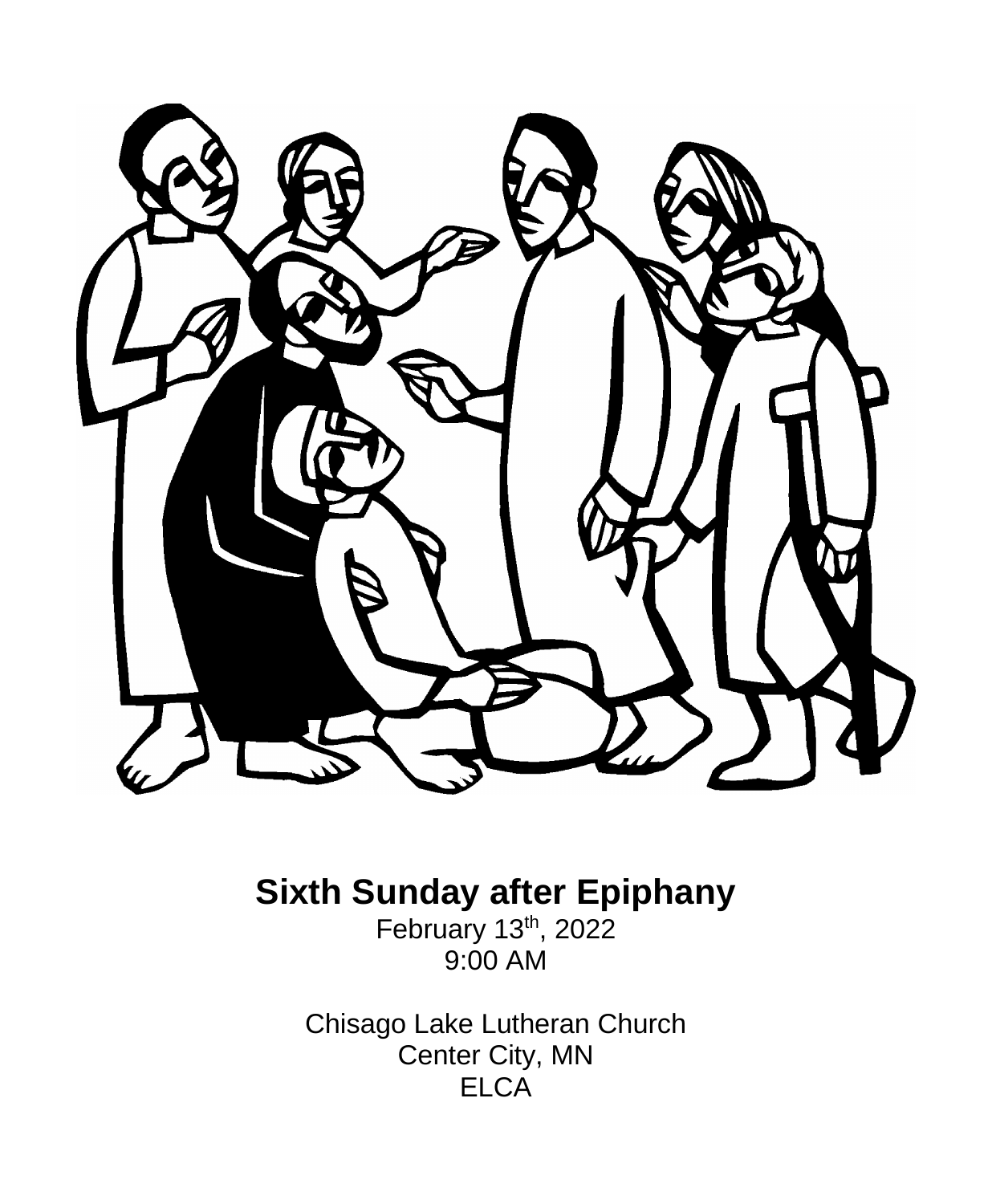#### **WELCOME TO CHISAGO LAKE LUTHERAN CHURCH**

If you are a first-time visitor, welcome! We are glad you are here. At Chisago Lake Lutheran Church, we are "Grounded in the Gospel, Guided by the Spirit." We are a congregation of the Evangelical Lutheran Church in America (ELCA) and strive to be God's hands active in the world. While we are a church with a rich history, we are also a church for today.

There are devices to assist those of us who are hearing impaired at the front entrance when you enter. Please see an Usher for guidance use if needed.

#### WELCOME & ANNOUNCEMENTS

### PRELUDE *"Aria Cantabile"* Beethoven

#### CONFESSION AND FORGIVENESS

Blessed be the holy Trinity,  $+$  one God, who creates us, redeems us, and calls us by name. **Amen.**

Let us confess our sin in the presence of God and of one another. *Silence is kept for reflection.*

Most merciful God,

**we confess that we have sinned against you and your beloved children.**

**We have turned our faces away from your glory**

**when it did not appear as we expected.**

**We have rejected your word**

**when it made us confront ourselves.**

**We have failed to show hospitality**

**to those you called us to welcome.**

**Accept our repentance for the things we have done**

**and the things we have left undone.**

**For the sake of Jesus Christ, have mercy on us.**

**Forgive us and lead us, that we may bathe**

**in the glory of your Son born among us,**

**and reflect your love for all creation.**

**Amen.**

Rejoice in this good news: In  $+$  Christ Jesus, your sins are forgiven.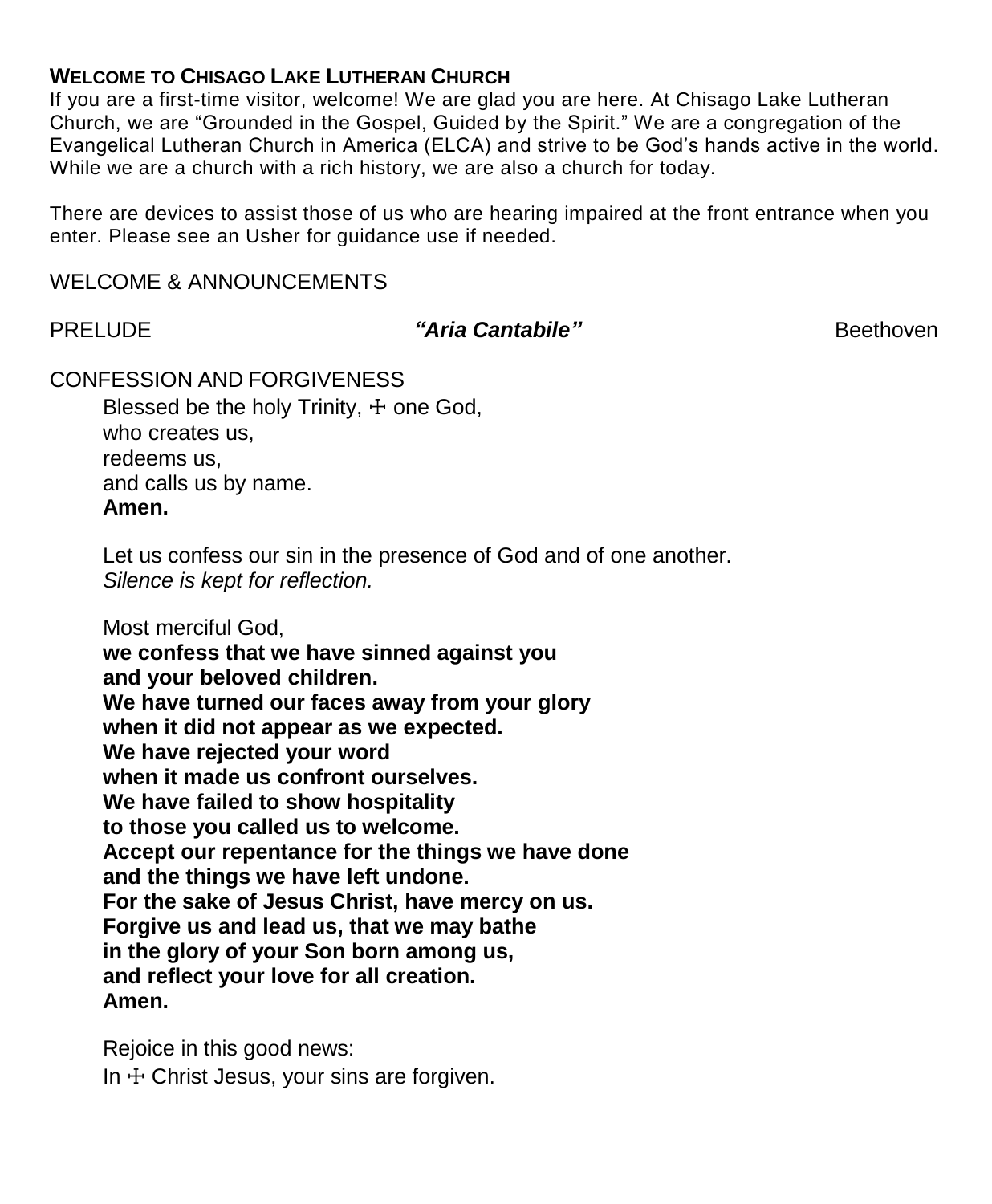You are descendants of the Most High, adopted into the household of Christ, and inheritors of eternal life. Live as freed and forgiven children of God. **Amen.**

GATHERING HYMN *"Christ, Be Our Light"* ELW #715, Vv. 1,2,4,5

### GREETING

The grace of our Lord Jesus Christ, the love of God, and the communion of the Holy Spirit be with you all. **And also with you.**

# PRAYER OF THE DAY

Living God, in Christ you make all things new. Transform the poverty of our nature by the riches of your grace, and in the renewal of our lives make known your glory, through Jesus Christ, our Savior and Lord. **Amen.**

FIRST LESSON Jeremiah 17:5-10

 <sup>5</sup>Thus says the LORD: Cursed are those who trust in mere mortals and make mere flesh their strength, whose hearts turn away from the LORD. <sup>6</sup>They shall be like a shrub in the desert, and shall not see when relief comes. They shall live in the parched places of the wilderness, in an uninhabited salt land. <sup>7</sup>Blessed are those who trust in the LORD, whose trust is the LORD. <sup>8</sup>They shall be like a tree planted by water, sending out its roots by the stream. It shall not fear when heat comes, and its leaves shall stay green; in the year of drought it is not anxious,

and it does not cease to bear fruit.

<sup>9</sup>The heart is devious above all else; it is perverse who can understand it?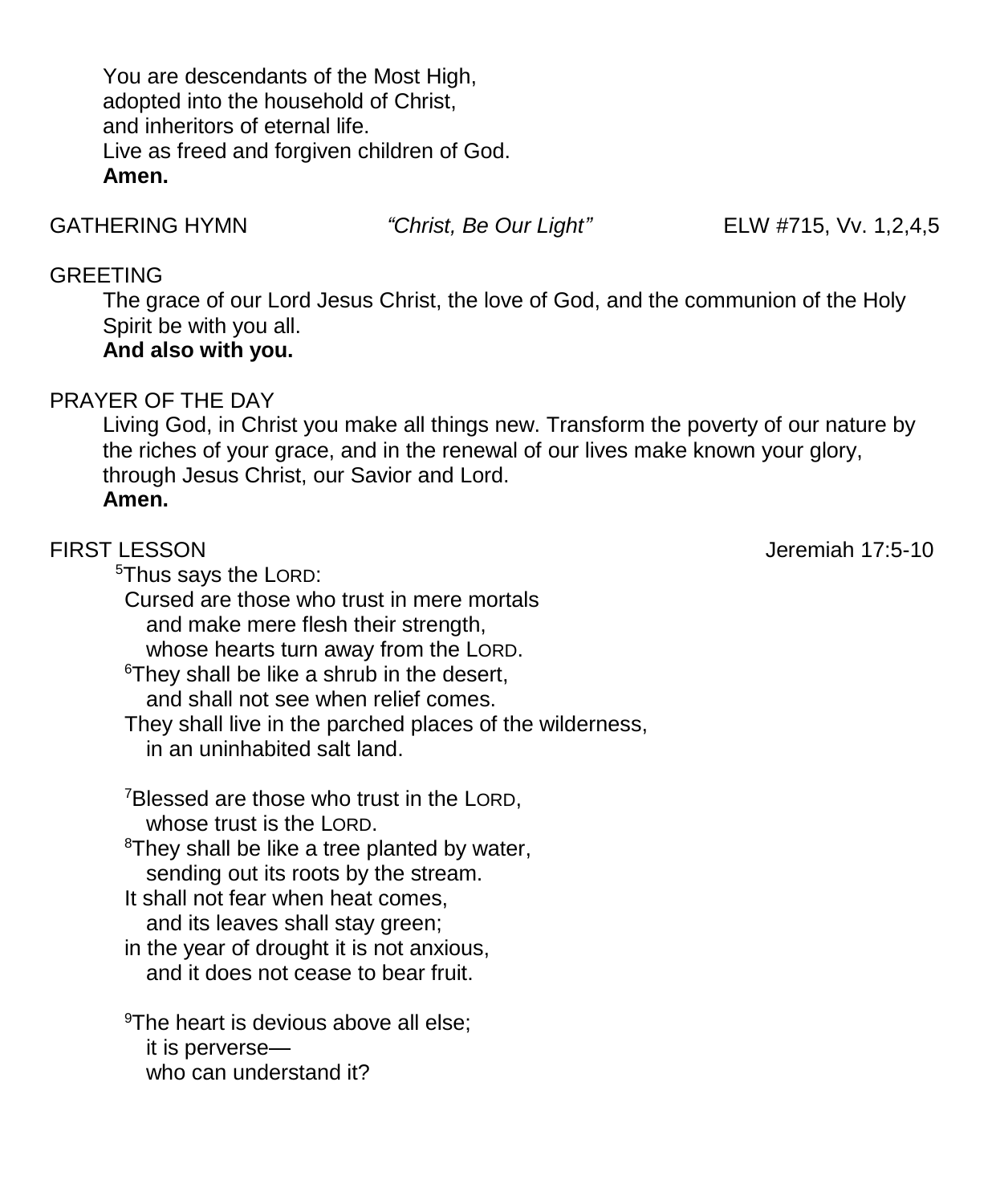<sup>10</sup>I the LORD test the mind and search the heart, to give to all according to their ways, according to the fruit of their doings.

The word of the Lord. **Thanks be to God.**

#### SECOND LESSON **1** Corinthians 15:12-20

 $12$ Now if Christ is proclaimed as raised from the dead, how can some of you say there is no resurrection of the dead? <sup>13</sup>If there is no resurrection of the dead, then Christ has not been raised; <sup>14</sup>and if Christ has not been raised, then our proclamation has been in vain and your faith has been in vain. <sup>15</sup>We are even found to be misrepresenting God, because we testified of God that he raised Christ—whom he did not raise if it is true that the dead are not raised. <sup>16</sup>For if the dead are not raised, then Christ has not been raised. <sup>17</sup>If Christ has not been raised, your faith is futile and you are still in your sins.  $18$ Then those also who have died in Christ have perished.  $19$ If for this life only we have hoped in Christ, we are of all people most to be pitied.

 $20$ But in fact Christ has been raised from the dead, the first fruits of those who have died.

The word of the Lord. **Thanks be to God.**

# THE GOSPEL **Example 2:00** and 2:00 and 2:00 and 2:00 and 2:00 and 2:00 and 2:00 and 2:00 and 2:00 and 2:00 and 2:00 and 2:00 and 2:00 and 2:00 and 2:00 and 2:00 and 2:00 and 2:00 and 2:00 and 2:00 and 2:00 and 2:00 and 2:0

<sup>17</sup>[Jesus] came down with [the twelve] and stood on a level place, with a great crowd of his disciples and a great multitude of people from all Judea, Jerusalem, and the coast of Tyre and Sidon.<sup>18</sup>They had come to hear him and to be healed of their diseases; and those who were troubled with unclean spirits were cured. <sup>19</sup>And all in the crowd were trying to touch him, for power came out from him and healed all of them.

 $20$ Then he looked up at his disciples and said:

"Blessed are you who are poor,

for yours is the kingdom of God.

<sup>21</sup>"Blessed are you who are hungry now,

for you will be filled.

"Blessed are you who weep now,

for you will laugh.

 $22^{\circ}$ Blessed are you when people hate you, and when they exclude you, revile you, and defame you on account of the Son of Man.  $^{23}$ Rejoice in that day and leap for joy, for surely your reward is great in heaven; for that is what their ancestors did to the prophets.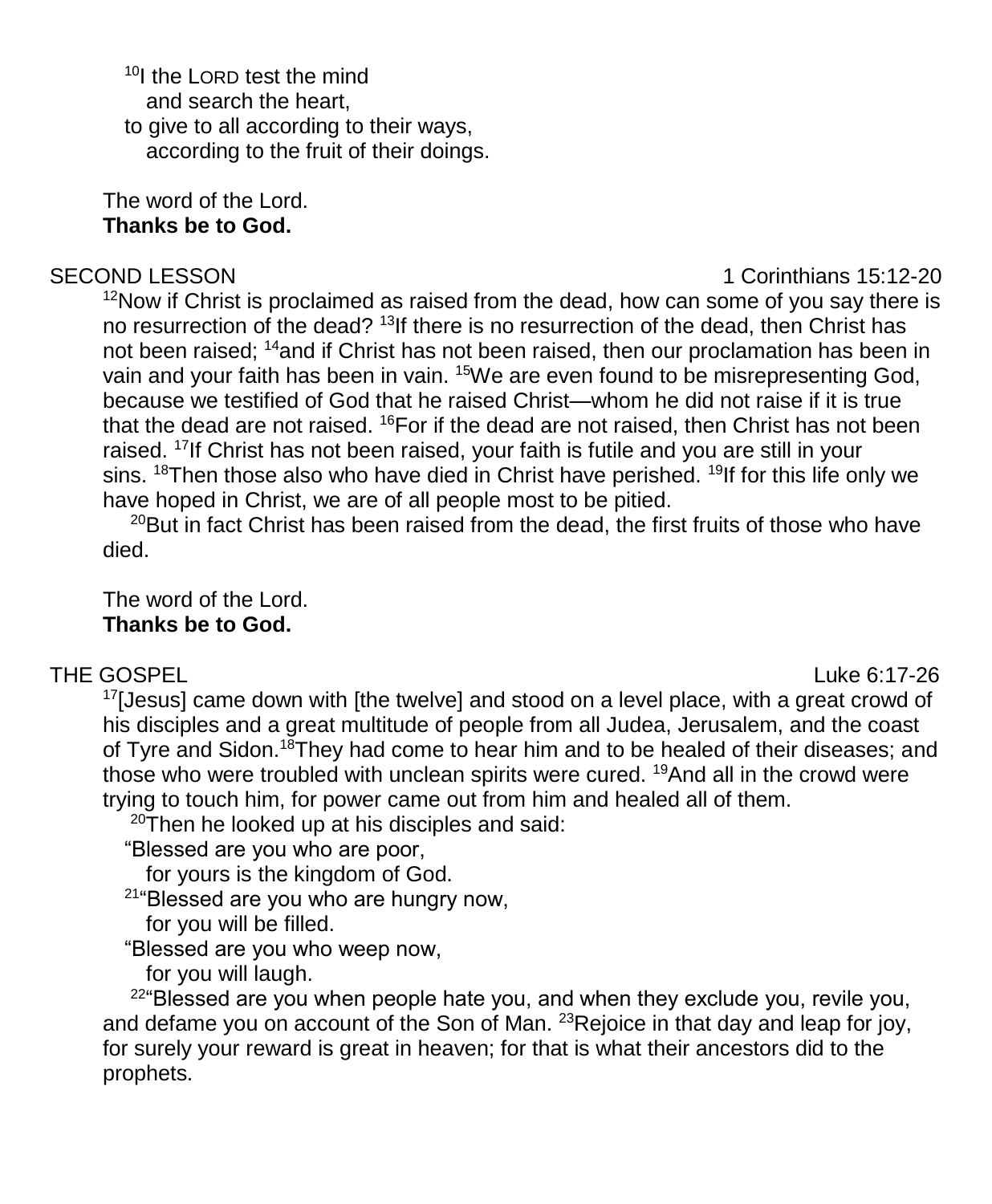$24$ "But woe to you who are rich, for you have received your consolation. 25"Woe to you who are full now, for you will be hungry. "Woe to you who are laughing now, for you will mourn and weep.

<sup>26</sup>"Woe to you when all speak well of you, for that is what their ancestors did to the false prophets."

#### *RESPONSE:*

The Gospel of our Lord. **Thanks be to God.**

CHILDREN'S WORD **Stacy Johnson** Stacy Johnson

HYMN OF THE DAY *"We Are Called"* ELW #720, Vv. 1,2,3

SERMON **Pastor Steve Cruys Pastor Steve Cruys Pastor Steve Cruys** 

THE PRAYERS OF THE PEOPLE Lord in your mercy, **Hear our prayer.**

OFFERING – Meditation & Generosity

*You are invited to give to Chisago Lake Lutheran online at: <https://www.chisagolakelutheran.org/online-giving.html>*

> *You can also send your offering to the church: 1 Summit Ave, PO Box 175 Center City, MN 55012*

# OFFERTORY *"Chorale from Cantata No. 90"* J.S. Bach

### OFFERING PRAYER

Jesus, Bread of life, you have set this table with your very self, and called us to the feast of plenty. Gather what has been sown among us, and strengthen us in this meal. Make us to be what we receive here, your body for the life of the world. **Amen.**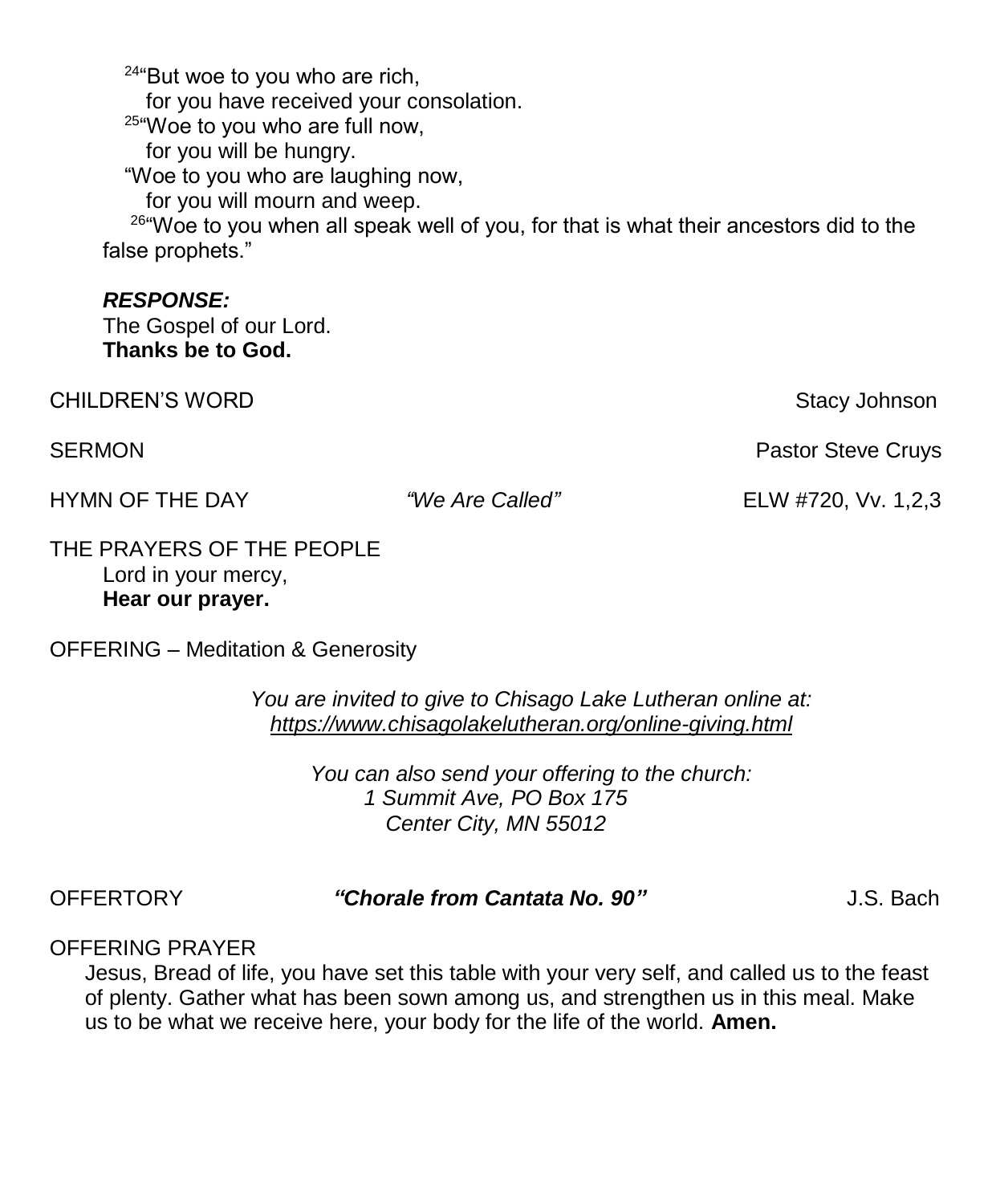THANKSGIVING AT THE TABLE The Lord be with you. **And also with you.** Lift up your hearts. **We lift them to the Lord.** Let us give thanks to the Lord our God. **It is right to give God thanks and praise.**

#### WORDS OF INSTITUTION

#### THE LORD'S PRAYER

**Our Father, who art in heaven, hallowed be thy name, thy kingdom come, thy will be done, on earth as it is in heaven. Give us this day our daily bread; and forgive us our trespasses, as we forgive those who trespass against us; and lead us not into temptation, but deliver us from evil. For thine is the kingdom, and the power, and the glory, forever and ever. Amen.**

#### **Distribution**

*You are invited to share the bread and the wine using the individually wrapped wafers and grape juice. Please discard the cups as you leave the sanctuary.*

#### COMMUNION PRAYER

Jesus, Bread of life, we have received from your table more than we could ever ask. As you have nourished us in this meal, now strengthen us to love the world with your own life. In your name we pray. **Amen.**

#### BLESSING

The God, who leads you in pathways of righteousness, who rejoices over you, and who calls you by name, ☩ bless your going out and your coming in, today and forever. **Amen.**

SENDING SONG *"Let the Whole Creation Cry"* ELW #876 Vv. 1,3

#### DISMISSAL

Go in peace. You are the body of Christ. **Thanks be to God.**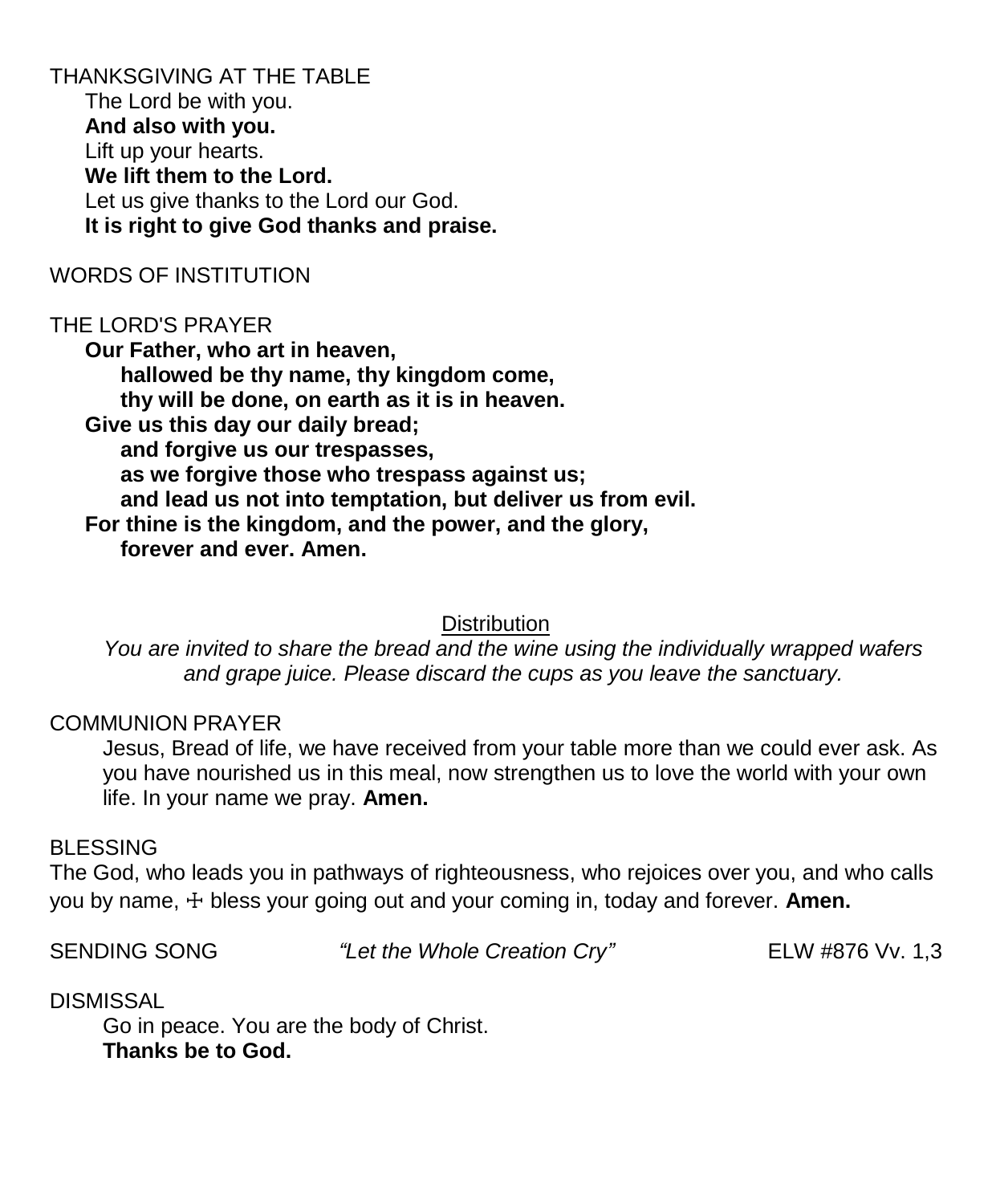# POSTLUDE *"Recessional"* Baylor

*Get a 2nd dose of this service by watching local Channel 10 (CLTV) on Sundays. At 10 am you'll see last week's service and at 6 pm, you'll see this week's service.*

#### WORSHIP ASSISTANTS

Acolyte: Connor Bresnahan Coffee Server: Judy & John Nelson Greeters: Pam & Mike Carlson Online Video Operator: Brayden Bresnahan Pianist/Organist: Julie Lauritzen Reader: Jamie Carlson and Connor Bresnahan Ushers: Pam & Mike Carlson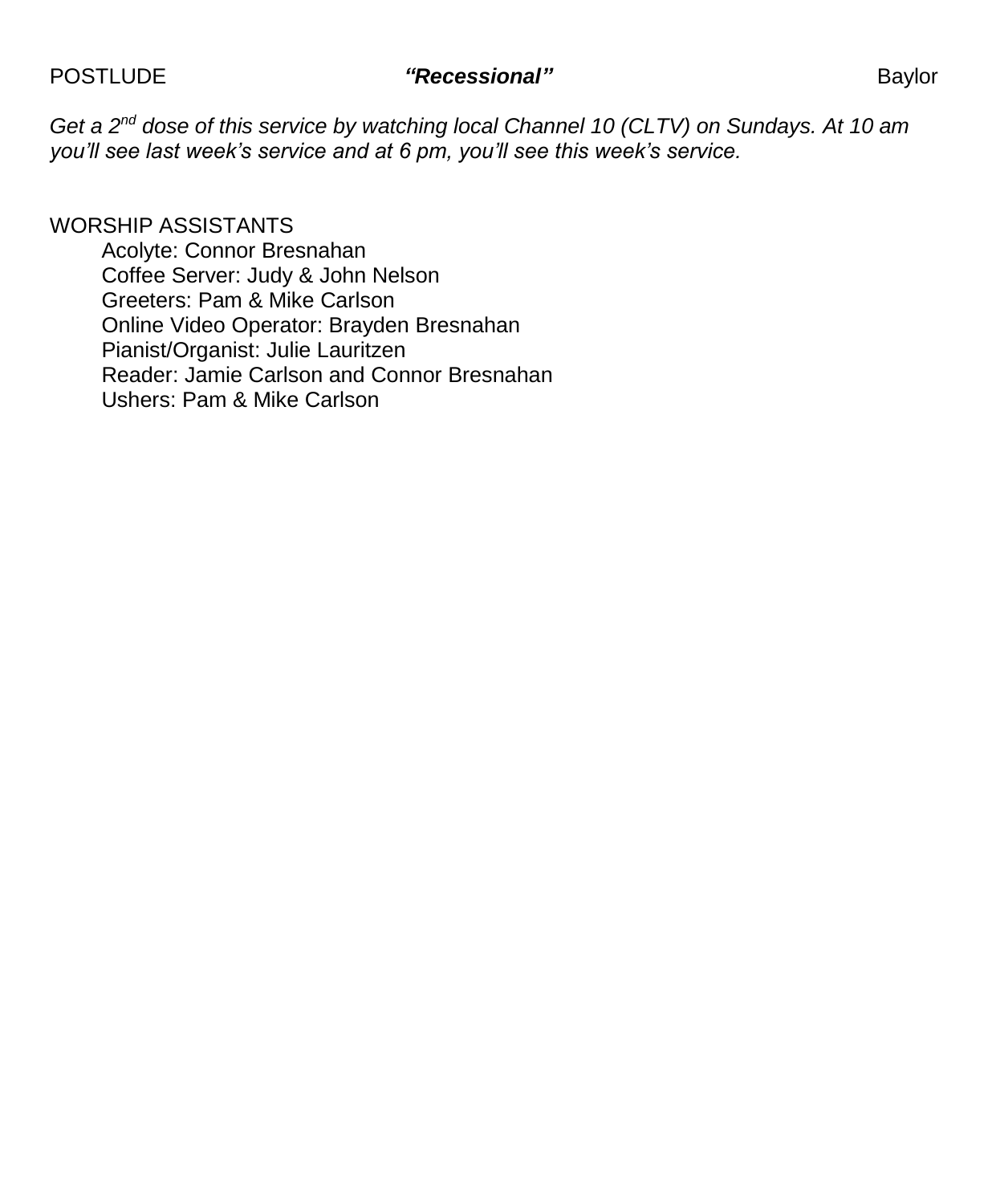# **ANNOUNCEMENTS**

#### **2022 Church Council Members & Contact Information**

| <b>Pastor Steve</b><br><b>Sally Barott</b><br>Jamie Carlson<br><b>Steve Grossmann</b><br>Dave Johnson<br>Chris Knight<br>Chris Lundberg<br>Lee Peterson | 910-890-8321<br>612-860-8755<br>651-257-8721<br>612-868-6231<br>651-257-6519<br>612-819-2021<br>612-810-6770<br>612-208-8616 | pastor@chisagolakelutheran.org<br>sallybarott@aol.com<br>jamielcarlson@live.com<br>steve.qme@gmail.com<br>dcjohnsn@frontier.com<br>crknight@travelers.com<br>clundberg01@yahoo.com<br>peterson.lee@gmail.com |
|---------------------------------------------------------------------------------------------------------------------------------------------------------|------------------------------------------------------------------------------------------------------------------------------|--------------------------------------------------------------------------------------------------------------------------------------------------------------------------------------------------------------|
| Jenni Runte                                                                                                                                             | 612-709-0198                                                                                                                 | jenni.runte@metrostate.edu                                                                                                                                                                                   |
|                                                                                                                                                         |                                                                                                                              |                                                                                                                                                                                                              |

# **Thank you for the opportunity to serve as your Office Coordinator**

I recently accepted another position with my last day here at CLLC on Feb. 9<sup>th</sup>. I was not looking for a new job when an opportunity came along I could not pass up for a position I believe will be a better fit with my work experience and life goals. So, after prayerful consideration, I decided to take a 'leap of faith' and follow my dreams. I am very grateful to the staff, Council and membership at CLLC for welcoming & supporting me in my time here. I care about the staff and people at CLLC and know you will continue to do amazing work in sharing the Gospel and reaching people for Christ. Thank you for the opportunity to serve at such a wonderful church. You will always be in my prayers. Sincerely, Bridget Spiess

Spirit Mountain Ski Day! A day of skiing is planned on Saturday, February 19<sup>th</sup> from 8 am to 8 pm at Spirit Mountain in Duluth for  $6<sup>th</sup>$  to 12<sup>th</sup> grade youth. We will be leaving from Trinity Lutheran Church. The cost is \$45 for lift ticket and \$65 for rental equipment. Bring your warm gear, mask, money for meals & snacks. We will have some snacks along to share. Permission form, Spirit Mountain waiver, and money is **due by Wednesday, Feb. 16th** . Friends and families are welcome! Contact Stacy at [youth.family@chisagolakelutheran.org.](mailto:youth.family@chisagolakelutheran.org)

**Pray & Play on Monday, February 21st at CLLC** All 4 year olds through Grade 5 are invited to sign up for an "Olympic Training" Pray & Play from 9 AM to 2 PM. There is no cost for this event thanks to a Thrivent Member helping us out. Bring your own lunch (snacks provided), items for the Food Shelf, a mask, and outdoor winter attire for sledding. For more information or to volunteer, please email Stacy at youth.family@chisagolakelutheran.org.

**The CLLC Quilting Group** is meeting on Mondays. Bring a sack lunch and meet in the Undercroft from 9 AM to 2 PM. All are welcome to help out & join us!

**Thank you from Delores Allen** to everyone for their prayers, cards and support and to Pastor Steve for his visits during her recent recovery.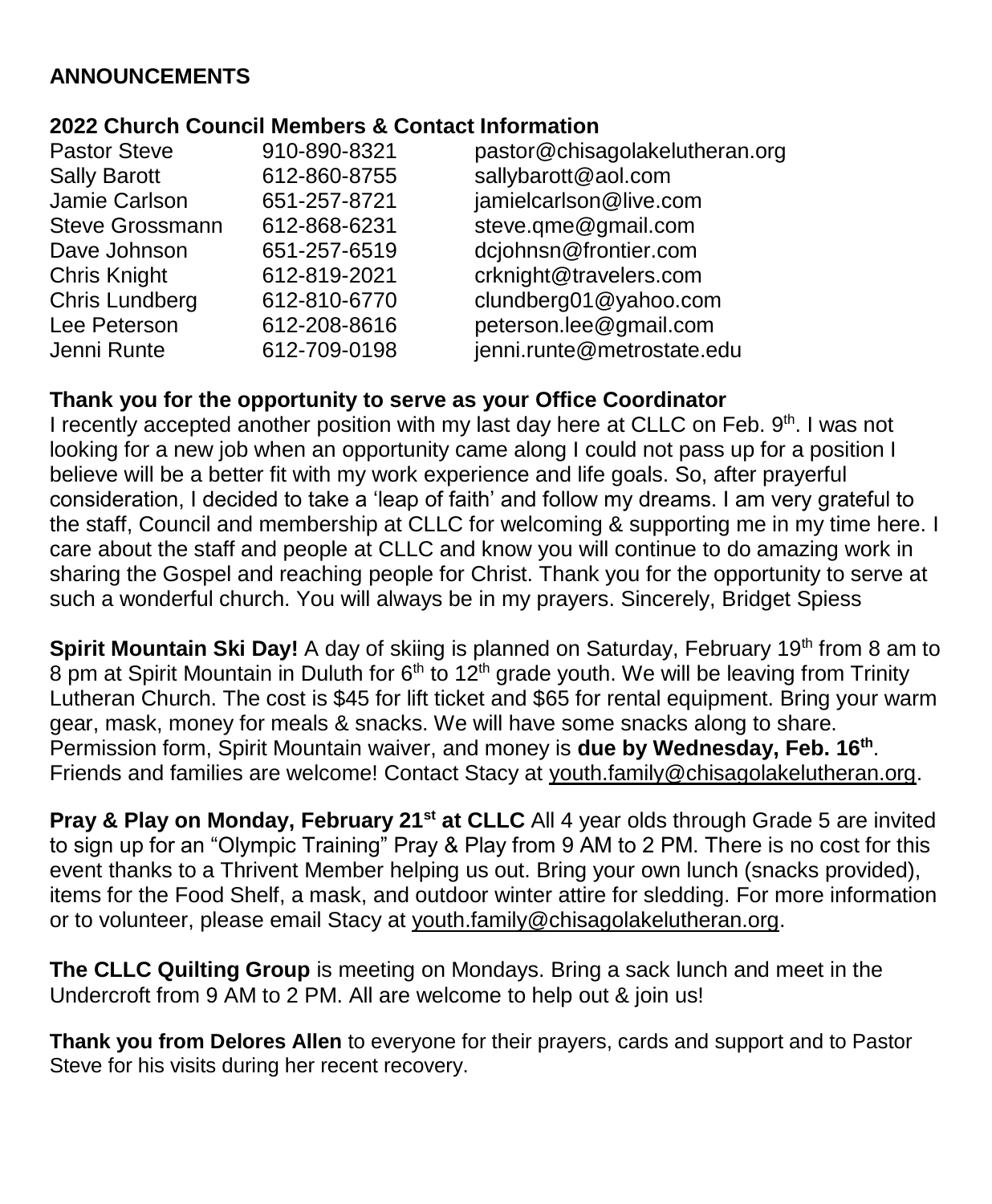## *Gather* **Bible Study – for women of all ages!**

"*The Kingdom of God*", written by the Rev. Dr. Mark Allan Powell, explores Jesus' references to "the kingdom of God (or heaven)." This month we will consider "kingdom parables." Ways to participate:

1) Via Zoom on Tuesday, February 22nd from 1:30-3:00 pm. Contact Bonnie Anderson at brinkanderson@gmail.com for the link.

2) In person. Please Contact Nancy Schoon at 651-303-9648.

3) On your own. Contact Barb Wikelius at bjwikelius@gmail.com regarding *Gather Magazine*.

New subscribers can receive their first year as a free gift from our WELCA unit. **What is the CLLC Book Club?**

We are a group of CLLC Christians who believe that all people are part of God's creation and that all people deserve justice. We seek to develop a deeper understanding about the injustices and experiences of our Black, Brown and Native brothers and sisters in Christ through reading books, watching videos, and having conversation with each other.

We will meet on March 7 at 7 pm via Zoom. We are reading Dakota by Kathleen Norris. We will discuss the book and continue to work on a land acknowledgement statement, and the Treaty of 1837. Contact Bonnie Anderson, [brinkanderson@gmail.com](mailto:brinkanderson@gmail.com) for the Zoom link.

**Unexpected Company Chorale** is excited to share rehearsals start soon for their Spring concert *"Bringing Back Broadway."* Rehearsals will be Monday evenings from 7 to 8 PM at Trinity Lutheran Church in Lindstrom. The first rehearsal is Feb.  $21<sup>st</sup>$  and singer dues are \$50 for the season. CDC recommendations regarding singing indoors will be followed. This means limiting involvement to those vaccinated (including a booster) and chorale-provided masks will be used. If you are looking for a place to sing, this is your opportunity! Email [ucchoralemn@gmail.com](mailto:ucchoralemn@gmail.com) with any questions.

**Veterans Coffee Talks** – *Zion Lutheran Church, Chisago City* – **2 nd Tuesday of every month from 9-10 AM** or *North Branch American Legion Post 85*, 6439 Elm St, North Branch, MN – **3 rd Tuesday of every Month 9-10 AM.** Meet other veterans, build friendships, listen to their experiences. Everyone is welcome.

# **Current Ways to Give**

Thank you for sharing your generosity with Chisago Lake Lutheran! You have continued to share what God's entrusted to you and we are grateful. Ways you can give include:

1. Mail your envelope/check to the church office at 1 Summit Ave, PO Box 175, Center City, MN 55012